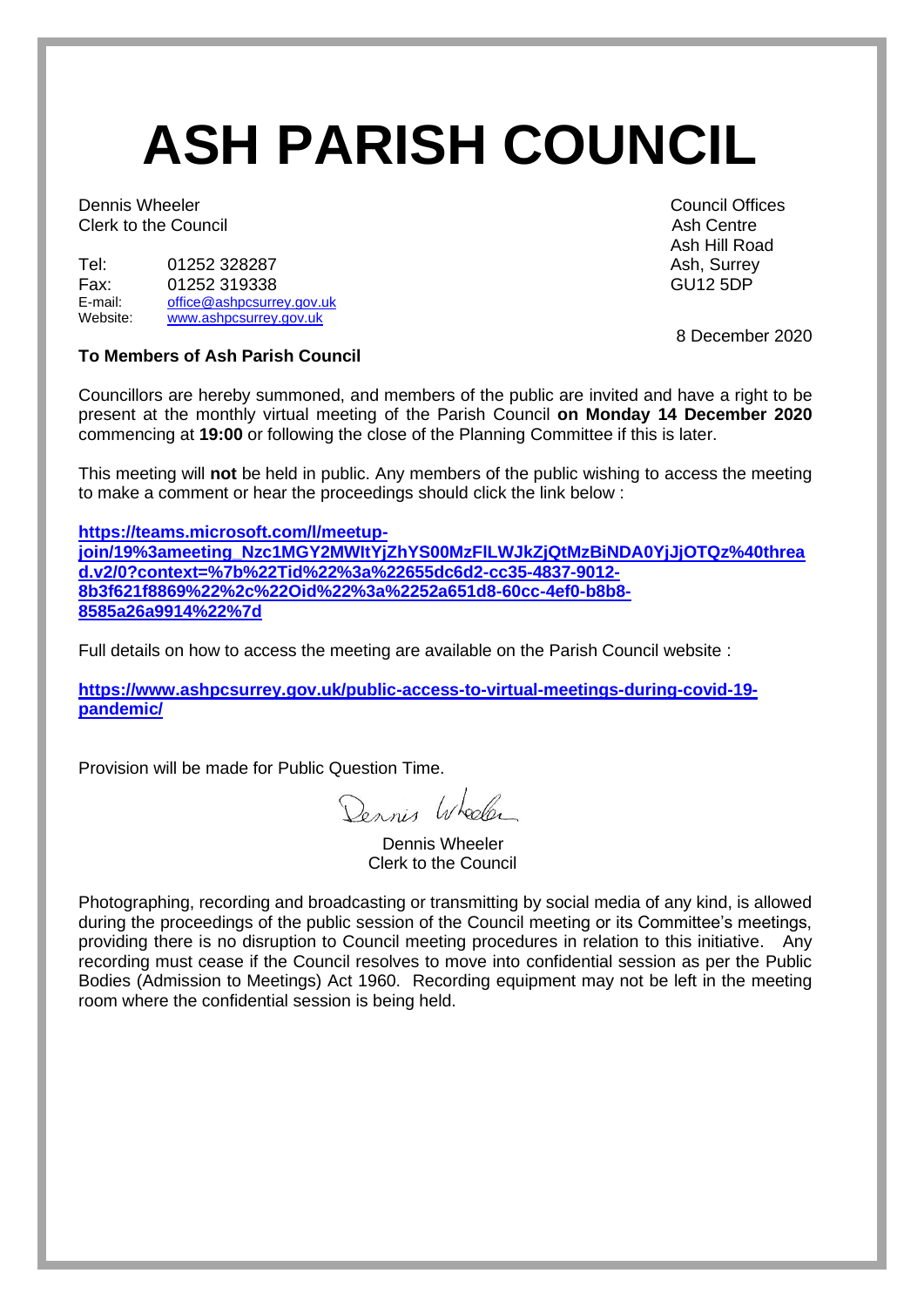### **AGENDA**

#### **Part I – Public Session**

**1. Apologies for Absence.**

#### **2. Declarations of Interest.**

To receive declarations of interest relating to Committee Meetings as at Appendix A.

#### **3. Confirmation of the Minutes.**

To confirm the minutes of the Council Meeting held on Monday 9 November 2020, which have been previously circulated.

#### **4. Chairman's Announcements.**

To receive the Chairman's announcements.

#### **5. Adjournment.**

To consider adjourning the meeting for a maximum period of 25 minutes, to enable members of the public to raise questions. Strict rotation will be enforced allowing only one person at a time to speak.

#### **6. Reports of Committees.**

To receive and agree the following committee reports, copies of which have been circulated:

| <b>Planning</b> | November 9  | <b>Minute Number</b> | 98 to 104  |
|-----------------|-------------|----------------------|------------|
| <b>Planning</b> | November 23 | Minute Number        | 105 to 112 |
| AFA             | November 23 | <b>Minute Number</b> | 28 to 39   |

#### **7. Monthly Payments List**

To receive and approve the monthly payments list giving details of November 2020 payments as at Appendix B.

#### **8. First Internal Audit Report 2020/21.**

 Members to consider a report from the internal auditor and agree any formal recommendations for action.

#### **9. Ash Parish Council: Financial Regulations 2020/21.**

Members to consider and agree the Ash Parish Council's Financial regulation for 2020/21

#### **10. Train play equipment at Ash Recreation Ground.**

Train play equipment at Ash Recreation Ground was destroyed by fire. The Parish insurers has refunded Ash Parish Council £7,455.00 to replace the Train.

Members to consider enhancing the trains play value by installing a railway carriage to the rear of the train. The total cost to install the carriage is £3,295 +659 VAT Total £3954.00.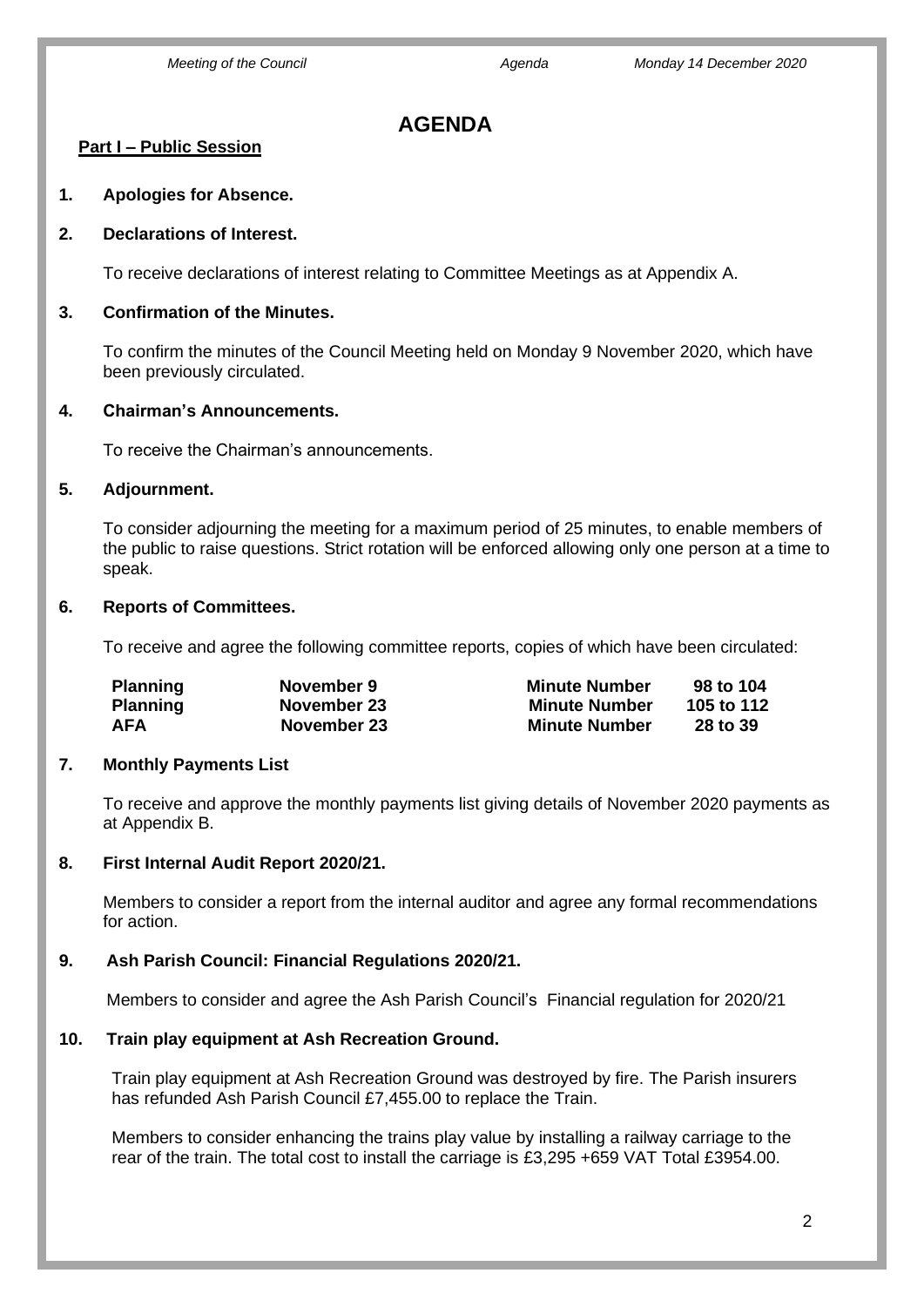#### **11. Ash Parish Council Calendar of Meetings 2021/22**

 Members to consider and agree the Ash Parish Council Calendar of Meetings 2020/21 as at Appendix C

#### **12. Correspondence.**

#### **13. Next Meeting.**

The date of the next meeting is **Monday 11 January 2021 at 7pm** or following the close of the Planning Committee if this is later.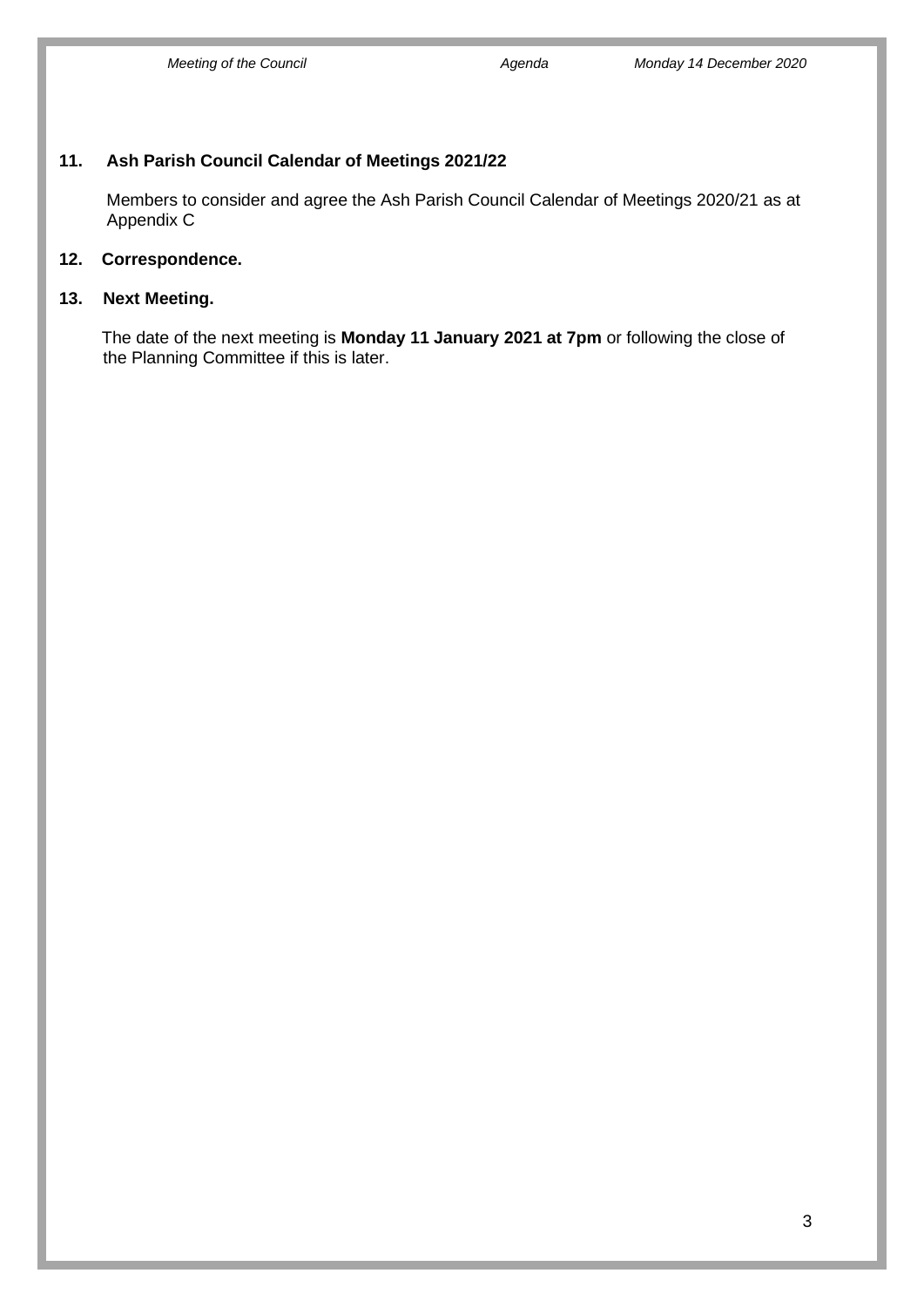### **AGENDA APPENDIX A**

#### **ASH PARISH COUNCIL**

#### **LOCAL CODE OF CONDUCT – DISCLOSURE OF INTERESTS**

#### **November 2020**

| <b>DATE OF MEETING</b>                                                               | <b>MEMBER</b> | <b>MINUTE REF</b><br>& PAGE NO. | <b>TYPE AND NATURE OF</b><br><b>INTEREST</b> |
|--------------------------------------------------------------------------------------|---------------|---------------------------------|----------------------------------------------|
| <b>PLANNING</b><br>9 November 2020                                                   |               |                                 | None.                                        |
| <b>PLANNING</b><br>23 November 2020                                                  |               |                                 | None.                                        |
| <b>AMENITIES, FINANCE</b><br><b>AND</b><br><b>ADMINISTRATION</b><br>23 November 2020 |               |                                 | None.                                        |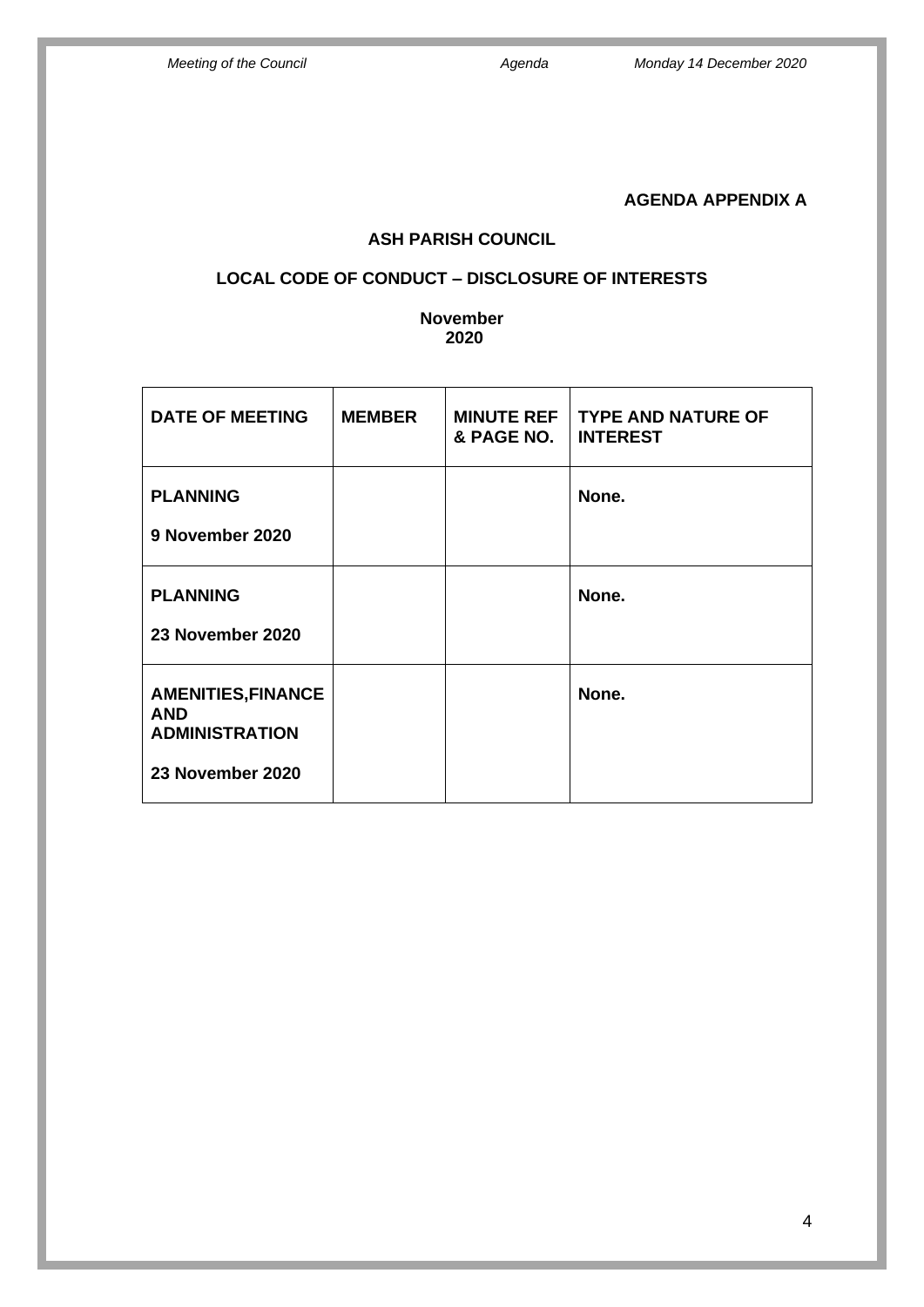|             | <b>PAYMENTS LIST</b> |                              | <b>November Invoices</b>                                      |           |        | <b>AGENDA APPENDIX B</b> |  |
|-------------|----------------------|------------------------------|---------------------------------------------------------------|-----------|--------|--------------------------|--|
| Inv No.     | Chq No.              | Payee                        | Service                                                       | Net       | V.A.T  | Total                    |  |
| 1808299     | <b>BACS</b>          | <b>Castle Water</b>          | <b>Harpers Rec default water</b>                              | 24.05     | 4.81   | 28.86                    |  |
| 345190      | <b>BACS</b>          | Farnborough Tool Hire        | Rotavator hire 3 days                                         | 125.22    | 25.04  | 150.26                   |  |
| 345993      | <b>BACS</b>          | <b>Farnborough Tool Hire</b> | Temporary Heras fence hire 4 weeks                            | 146.41    | 29.28  | 175.69                   |  |
| 1253668     | <b>BACS</b>          | Greenwood                    | Winter bedding plants                                         | 1,014.10  | 202.82 | 1,216.92                 |  |
| 72694       | <b>BACS</b>          | Insight                      | Photocopying Aug to Nov                                       | 20.00     | 4.00   | 24.00                    |  |
| SM224430    | <b>BACS</b>          | <b>Rialtas</b>               | Omega support/ software/ maintenance agreement                | 673.00    | 134.60 | 807.60                   |  |
| 118940      | <b>BACS</b>          | Swiftest                     | Parts and labour repairs to Y066 EFB                          | 413.47    | 82.70  | 496.17                   |  |
| 31102020    | <b>BACS</b>          | ZOlive                       | <b>Carole Olive accounts support October</b>                  | 425.00    | 0.00   | 425.00                   |  |
| 1130029076  | <b>DD</b>            | Npower                       | Scout Hut gas November                                        | 81.47     | 4.07   | 85.54                    |  |
| 1573        | <b>BACS</b>          | <b>JP&amp;S</b>              | Petrol and Oil October 2020                                   | 171.79    | 34.36  | 206.15                   |  |
| 1937        | <b>BACS</b>          | <b>Brand Pest Control</b>    | <b>Wasps nest removal Coronation Gardens</b>                  | 55.00     | 11.00  | 66.00                    |  |
| 18634       | <b>BACS</b>          | <b>Festive Lighting</b>      | Cable and Power lead for Christmas Motifs                     | 158.50    | 31.70  | 190.20                   |  |
| 2261128WC   | <b>BACS</b>          | Interserve                   | Domestic Temp Control contract 06.11.20 to 05.02.2021         | 161.53    | 32.31  | 193.84                   |  |
| 70815       | <b>BACS</b>          | <b>Plants Limited</b>        | <b>Replacement Tree for Cemetery</b>                          | 320.00    | 64.00  | 384.00                   |  |
| PRM/1047    | <b>BACS</b>          | <b>Prime One Maintenance</b> | Routine street light maintenance November                     | 2,224.11  | 444.82 | 2,668.93                 |  |
| PRM/1048    | <b>BACS</b>          | <b>Prime One Maintenance</b> | Routine CCTV maintenance November                             | 1,782.40  | 356.48 | 2,138.88                 |  |
| 197969      | <b>DD</b>            | <b>Francotyo Postalia</b>    | Franking Machine rental 15.11.20 to 14.02.21                  | 58.35     | 11.67  | 70.02                    |  |
| 11502788021 | DD                   | <b>NPower</b>                | Gas Ash Centre October to November                            | 239.86    | 47.97  | 287.83                   |  |
| 43147       | <b>BACS</b>          | <b>Sheild Security</b>       | November external security                                    | 506.00    | 101.20 | 607.20                   |  |
| 119031      | <b>BACS</b>          | Swiftest                     | Parts and labour repairs to ND57 NSF                          | 84.34     | 16.87  | 101.21                   |  |
| 269348      | <b>BACS</b>          | Viking                       | Cleaning materials and stationery                             | 57.83     | 11.57  | 69.40                    |  |
| 301663      | <b>BACS</b>          | Viking                       | Cleaning materials and stationery                             | 140.15    | 28.03  | 168.18                   |  |
| 1843725     | <b>BACS</b>          | <b>Castle Water</b>          | Harpers Scout Hut Waste /Sewerage 01.08.20 to 28.02.2021      | 57.83     | 11.57  | 69.40                    |  |
| 7165948     | <b>BACS</b>          | <b>Certas Energy</b>         | <b>Packed Gas Oil</b>                                         | 246.00    | 12.30  | 258.30                   |  |
| 3483        | <b>BACS</b>          | Redlynch                     | Parts & Labour work to 4 Playparks                            | 20,833.33 |        | 4,166.67 25,000.00       |  |
| 240152      | <b>BACS</b>          | Kebur                        | 5 underground pipes                                           | 50.63     | 10.12  | 60.75                    |  |
| 71105       | <b>BACS</b>          | <b>HAGS</b>                  | Repairs and inspections to play equipment 2 sites             | 4,286.00  | 857.20 | 5,143.20                 |  |
| 5329        | <b>BACS</b>          | Lockrite                     | Padlock                                                       | 38.64     | 7.73   | 46.37                    |  |
| 11459       | <b>BACS</b>          | Comley                       | <b>Railway Sleepers</b>                                       | 148.00    | 29.60  | 177.60                   |  |
| 349568      | <b>BACS</b>          | Farnborough Tool Hire        | Work boots                                                    | 42.79     | 0.00   | 42.79                    |  |
| 5328        | <b>BACS</b>          | <b>Lockrite Security</b>     | 3 Tri-circle padlocks                                         | 15.50     | 3.10   | 18.60                    |  |
| /iking      | <b>BACS</b>          | Viking                       | <b>Stationery and cleaning materials</b>                      | 115.50    | 23.10  | 138.60                   |  |
| 120/010     | <b>BACS</b>          | <b>Amelias Maids</b>         | <b>Cleaning Ash Centre November</b>                           | 378.24    | 0.00   | 378.24                   |  |
| 112020      | <b>BACS</b>          | <b>Castle Water</b>          | <b>Public Toilets</b>                                         | 41.32     | 0.00   | 41.32                    |  |
| 11002955011 | <b>BACS</b>          | Npower                       | Harpers Scouts Hut October to November gas                    | 113.50    | 5.68   | 119.18                   |  |
| 80112020A   | <b>BACS</b>          | <b>Surrey Pensions</b>       | <b>November Contribution</b>                                  | 3,600.44  | 0.00   | 3,600.44                 |  |
| 112020      | <b>BACS</b>          | <b>HMRC</b>                  | <b>November Contribution</b>                                  | 4,529.61  | 0.00   | 4,529.61                 |  |
| 16112020    | <b>BACS</b>          | <b>Salaries</b>              | <b>November Staff Salaries</b>                                | 17,120.97 |        | 0.00 17,120.97           |  |
| 0112020     | <b>BACS</b>          | ZOlive                       | <b>Accounts support November 2020</b>                         | 300.00    | 0.00   | 300.00                   |  |
| 0112020     | <b>BACS</b>          | SSE                          | <b>Street Lighting November 2020</b>                          | 2,863.39  | 572.67 | 3,436.06                 |  |
| 178         | <b>BACS</b>          | <b>Joel Baker Computers</b>  | <b>Sharepoint migration setups</b>                            | 625.00    | 125.00 | 750.00                   |  |
| 179         | <b>BACS</b>          | <b>Joel Baker Computers</b>  | Sharepoint migration and resolve issues/Adobe Set Up/ Securit | 275.00    | 55.00  | 330.00                   |  |
| 80          | <b>BACS</b>          | <b>Joel Baker Computers</b>  | 2 x Adobe Acrobat Pro DC license                              | 389.92    | 77.98  | 467.90                   |  |

64,954.19 7,637.02 72,591.21

Signature of Certification .........................

14.12.20